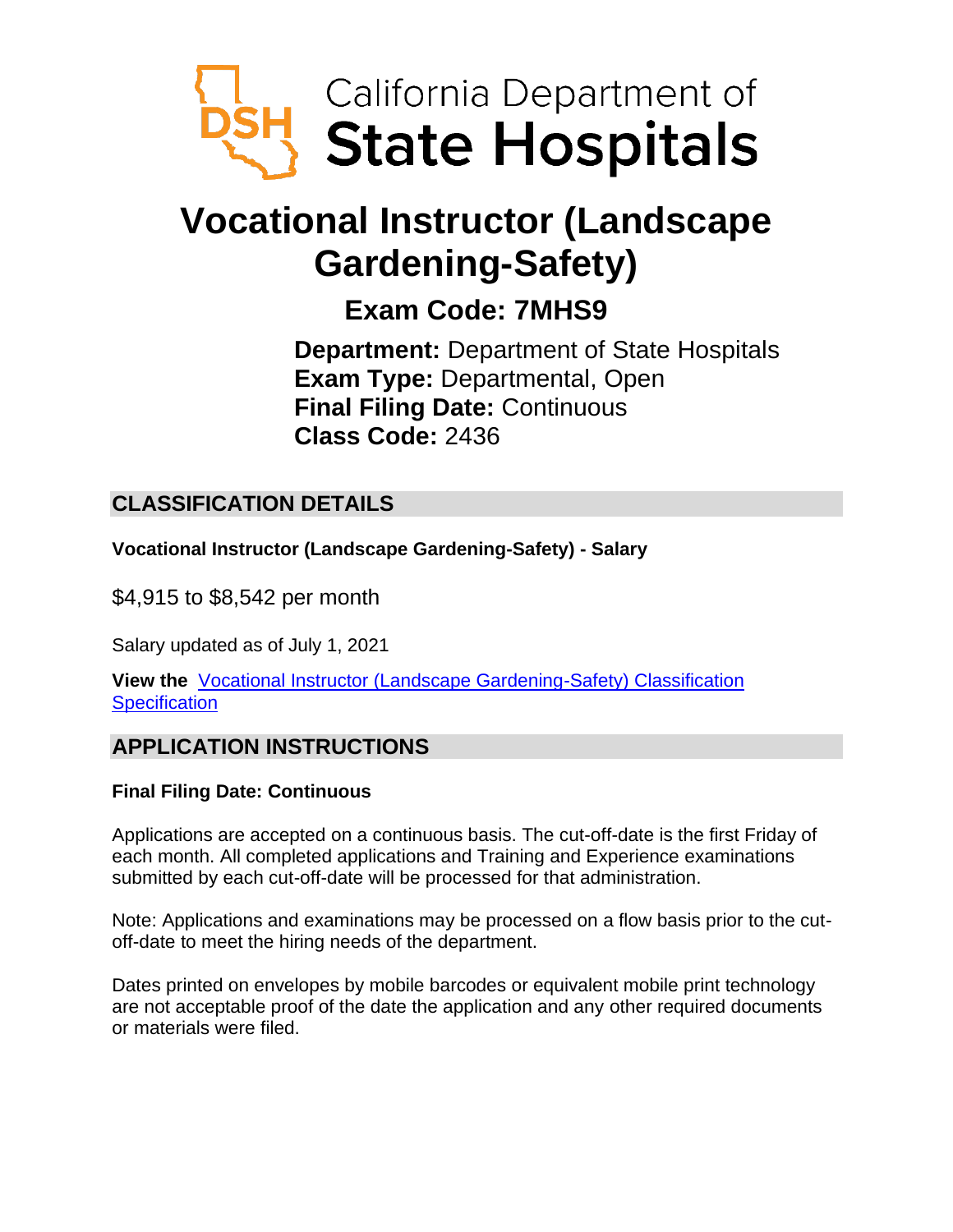#### **Who Should Apply**:

Applicants who meet the Minimum Qualifications as stated on this bulletin may apply for and take this examination. Once you have taken this examination, you may not retake it for **twelve (12)** months.

Unless otherwise stated on this bulletin, you must meet the Minimum Qualifications by the Final Filing Date or cut-off-date stated above.

#### **How to Apply**:

- **Step 1.** Applicants are required to submit an [Examination Application \(STD 678\),](https://jobs.ca.gov/pdf/std678.pdf) found at [www.calcareers.ca.gov,](http://www.calcareers.ca.gov/) either by mail, in person, or via email to the address listed below.
- **Step 2.** Once your application has been submitted, you must complete the **Training and Experience (T&E)** following the instructions below under, **Taking the Examination.**

**Applicants must complete Steps 1 and 2 by each cut-off date. Failure to do so will result in a delay in the examination process.**

**The preferred method to apply is by emailing your STD 678 to:**

**[VocationalInstructorLandscapeGardeningSafety@dsh.ca.gov](mailto:VocationalInstructorLandscapeGardeningSafety@dsh.ca.gov)**

#### **Electronic signatures are acceptable.**

Indicate the Classification on your Examination Application (STD 678).

You may apply by mail or in person to: Department of State Hospitals – Sacramento Attn: Selection Services Unit, MS-14 1215 O Street Sacramento, CA 95814

In person hours: Monday through Friday, 8am to 5pm (excluding State holidays)

#### **Special Testing Arrangements:**

If you require assistance or alternative testing arrangements due to a disability, please contact the testing department listed in the Contact Information section of this bulletin.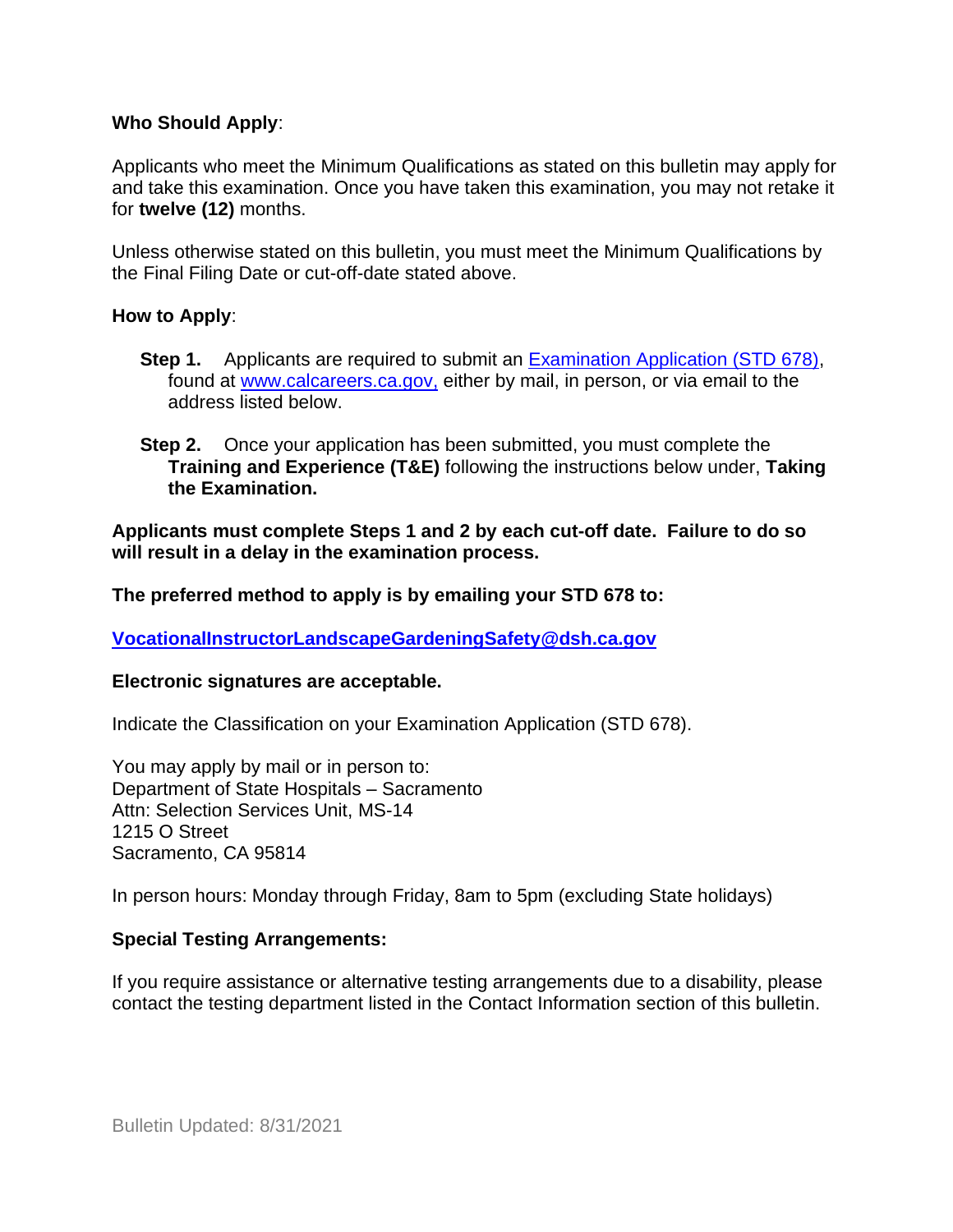## **MINIMUM QUALIFICATIONS**

All applicants must meet the education and/or experience requirements as stated on this exam bulletin to be accepted into the examination. Part-time or full-time jobs, regardless of whether paid or volunteer positions, and inside or outside California state service will count toward experience.

Credential: Possession of a valid California teaching credential which authorizes the holder to teach, on a full-time basis, a vocational course in the appropriate subject specialty or Industrial Arts subspecialty. Applicants who do not possess this credential may take the examination, but must meet the requirements and have an application on file with the Commission on Teacher Credentialing for the appropriate credential before an appointment can be made and must secure the credential within 120 working days after appointment. After issuance, the credential must be maintained by completion of any required examinations of course work.

#### **Special Personal Characteristics**

An interest and a willingness to work at developmental centers, State hospitals, or correctional facilities contracting with the Department of Mental Health for diagnostic and treatment services; must be willing to continue their educational development; participate in group-oriented treatment programs; maintain a sympathetic and objective understanding of the problems of developmentally, mentally, or physically disordered offenders; maintain high standards of morals and speech; tolerance; tact; patience; and ability to handle stressful situations.

#### **Special Physical Characteristics**

Possession and maintenance of sufficient strength, agility, and endurance to perform during physically, mentally, and emotionally stressful and emergency situations encountered on the job without endangering their own health and well-being or that of their fellow employees, forensic clients, patients, inmates, or the public.

### **POSITION DESCRIPTION**

This consolidated series specification describes classes used by the Department of Developmental Services, Department of State Hospitals, or at correctional facilities or psychiatric outpatient clinics contracting with the Department of State Hospitals for diagnostic and treatment services, which are concerned with providing instruction in trade and vocational subjects to, and participating in, the rehabilitation of forensic clients, patients, or inmates who are developmentally or mentally disordered offenders.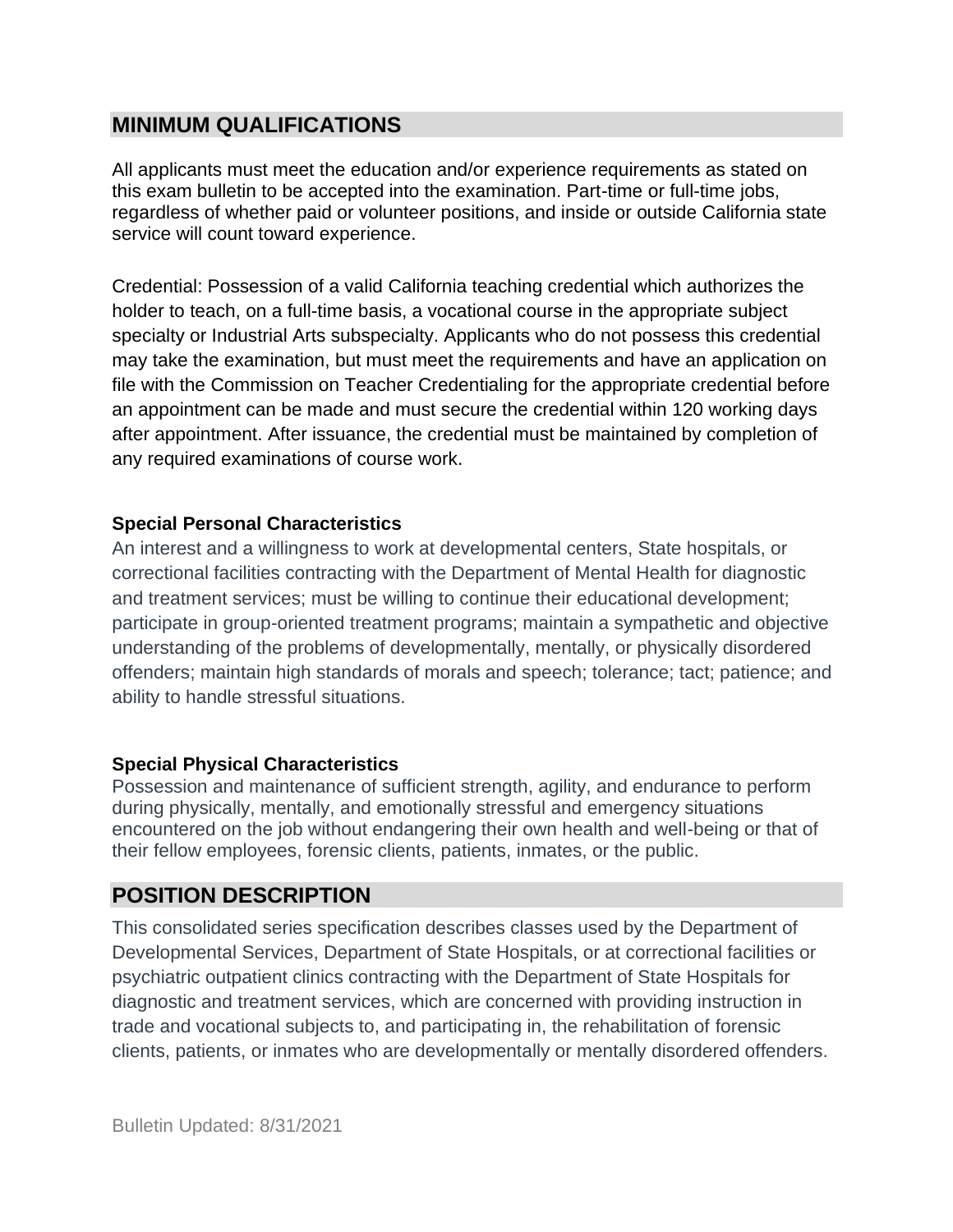## **EXAMINATION SCOPE**

This examination consists of the following components:

**Training and Experience Evaluation –** Weighted 100% of the final score. The examination will consist solely of a **Training and Experience Evaluation.** To obtain a position on the eligible list, a minimum score of 70% must be received.

In addition to evaluating applicants' relative knowledge, skills, and ability, as demonstrated by quality and breadth of education and/or experience, emphasis in each exam component will be measuring competitively, relative job demands, each applicant's:

#### **Knowledge of:**

1. Knowledge of the methods, materials, tools, machines, equipment, and safety principles involved in teaching a particular vocational specialty. In addition, candidates must be willing to learn the principles, methods, practices, current developments, and trends in vocational education.

#### **Ability to:**

- 1. Ability to perform the duties of a journeyperson in the field of their specialty. Instructors must also have the ability to provide leadership and motivation to forensic clients, patients, or inmates of State developmental centers, hospitals, or correctional facilities contracting with the Department of State Hospitals for diagnostic and treatment services.
- 2. Ability to teach and supervise these individuals
- 3. Ability to work effectively with other disciplines.
- 4. Ability to read and use drawings and sketches.
- 5. Ability to estimate and order supplies.
- 6. Ability to analyze situations accurately and take effective action.
- 7. Ability to maintain fair and firm discipline
- 8. Ability to keep records and prepare reports.

### **ELIGIBLE LIST INFORMATION**

A Departmental, Open eligible list for the **Vocational Instructor (Landscape Gardening-Safety)** classification will be established for:

#### **DEPARTMENT OF STATE HOSPITALS**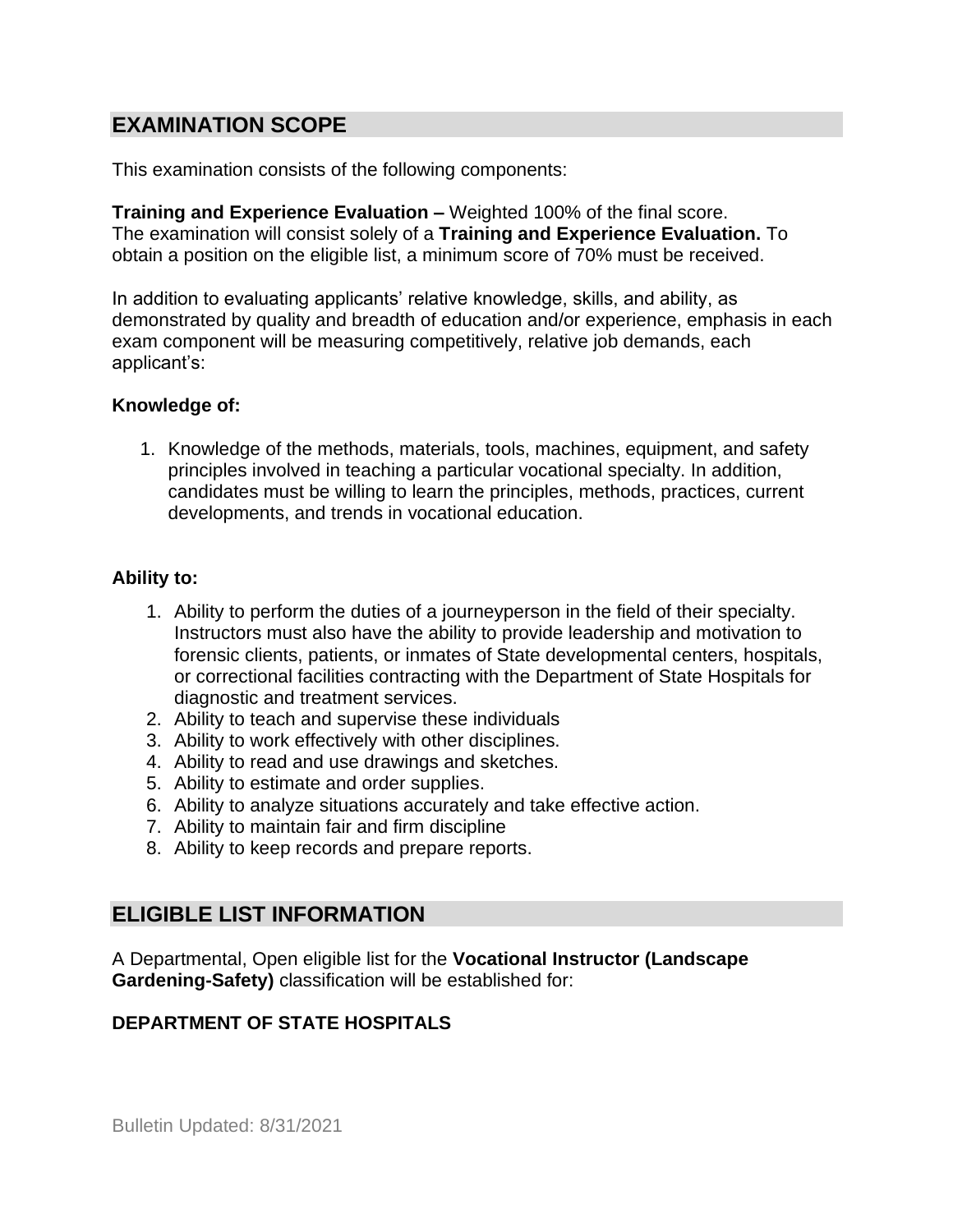The names of **successful** competitors will be merged onto the eligible list in order of final score regardless of exam date. Eligibility expires **twelve (12) months** after it is established. Applicants must then retake the examination to reestablish eligibility.

Veterans' Preference will be granted for this examination. In accordance with Government Codes 18973.1 and 18973.5, whenever any veteran, or widow or widower of a veteran achieves a passing score on an open examination, he or she shall be ranked in the top rank of the resulting eligible list.

Veterans status is verified by the California Department of Human Resources (CalHR). Information on this program and the Veterans' Preference Application (Std. form 1093) is available online at the following website:

<https://www.jobs.ca.gov/CalHRPublic/Landing/Jobs/VeteransInformation.aspx>

Additional information on veteran benefits is available at the Department of Veterans Affairs.

Career credits are not granted for examinations administered on an Open or Promotional basis.

## **PREPARING FOR THE EXAMINATION**

Here is a list of suggested resources to have available prior to taking the exam.

- 1. **Employment History:** Employment dates, job titles, organization names and addresses, names of supervisors or persons who can verify your job responsibilities, and phone numbers of persons listed above.
- 2. **Education:** School names and addresses, degrees earned, dates attended, courses taken (verifiable on a transcript), persons or office who can verify education, and phone numbers of persons or offices listed above.
- 3. **Training:** Class titles, certifications received, names of persons who can verify your training, and phone numbers of persons listed above.

## **TAKING THE EXAMINATION**

**Step 1. Submit your STD 678 (email preferred: [VocationalInstructorLandscapeGardeningSafety@dsh.ca.gov\)](mailto:VocationalInstructorLandscapeGardeningSafety@dsh.ca.gov) then IMMEDIATELY go to Step 2.**

**Step 2. [Click on this link to take the Vocational Instructor \(Landscape Gardening-](https://www.surveymonkey.com/r/WYQVVSM)[Safety\) examination.](https://www.surveymonkey.com/r/WYQVVSM)**

**Applicants must complete Steps 1 and 2 by each cut-off date. Failure to do so will result in a delay in the examination process.**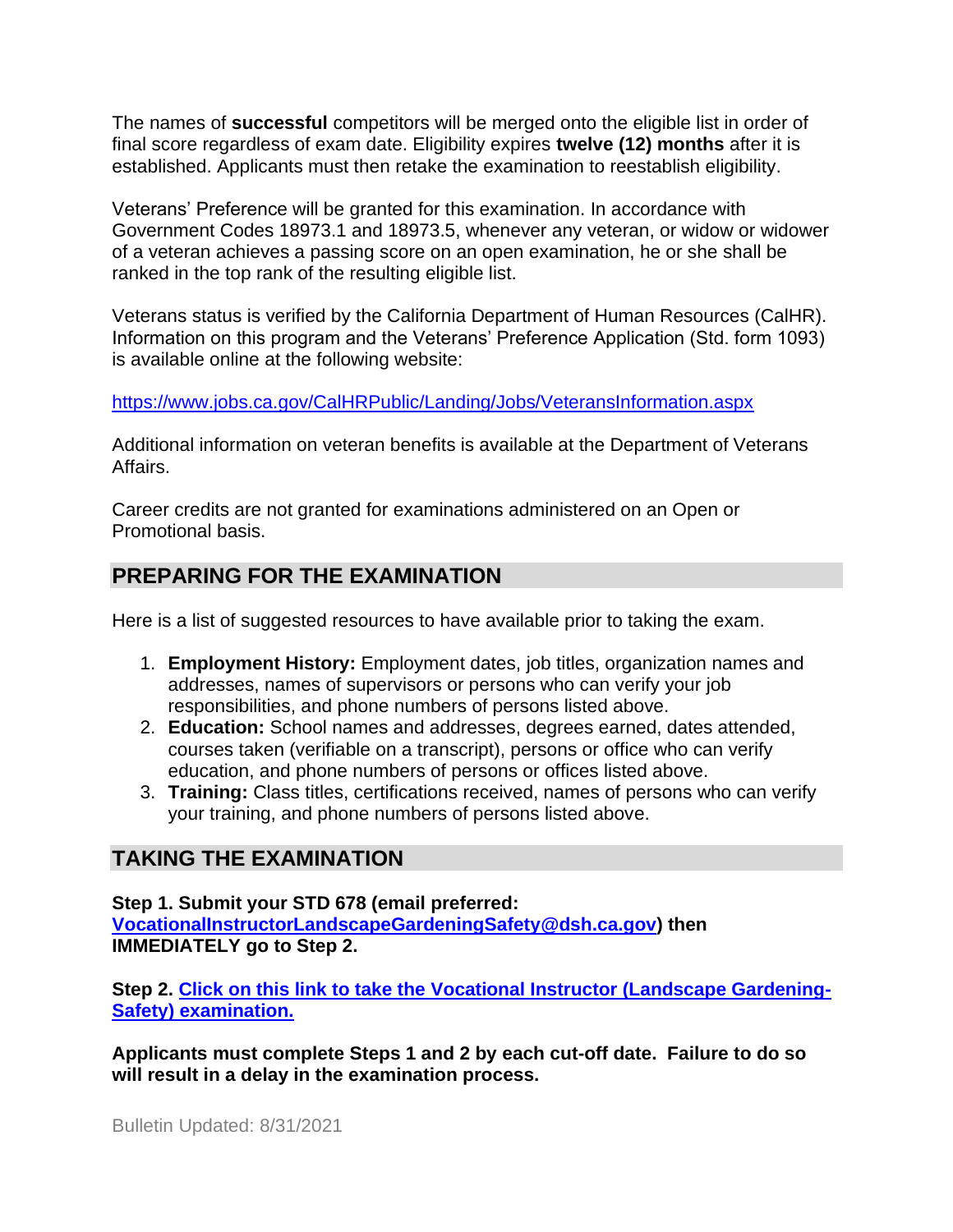## **TESTING DEPARTMENTS**

Department of State Hospitals

## **CONTACT INFORMATION**

Questions relating to this exam should be directed to:

Department of State Hospitals Selection Services Unit Monday through Friday, 8am to 5pm (excluding State Holidays) Phone: 916-651-8832 Email: [VocationalInstructorLandscapeGardeningSafety@dsh.ca.gov](mailto:VocationalInstructorLandscapeGardeningSafety@dsh.ca.gov)

California Relay Service: 1-800-735-2929 (TTY), 1-800-735-2922 (Voice). TTY is a Telecommunications Device for the Deaf, and is reachable only from phones equipped with a TTY Device.

## **EQUAL OPPORTUNITY EMPLOYER**

The State of California is an equal opportunity employer to all, regardless of age, ancestry, color, disability (mental and physical), exercising the right of family care and medical leave, gender, gender expression, gender identity, genetic information, marital status, medical condition, military or veteran status, national origin, political affiliation, race, religious creed, sex (includes pregnancy, childbirth, breastfeeding, and related medical conditions), and sexual orientation.

## **DRUG-FREE STATEMENT**

It is an objective of the State of California to achieve a drug-free State work place. Any applicant for State employment will be expected to behave in accordance with this objective, because the use of illegal drugs is inconsistent with the law of the State, the rules governing civil service, and the special trust placed in public servants.

#### **GENERAL INFORMATION**

Examination and/or Employment Application (STD 678) forms are available at the California Department of Human Resources, local offices of the Employment Development Department, and through your CalCareer Account at the following website:

**http://www.CalCareers.ca.gov/**

Bulletin Updated: 8/31/2021